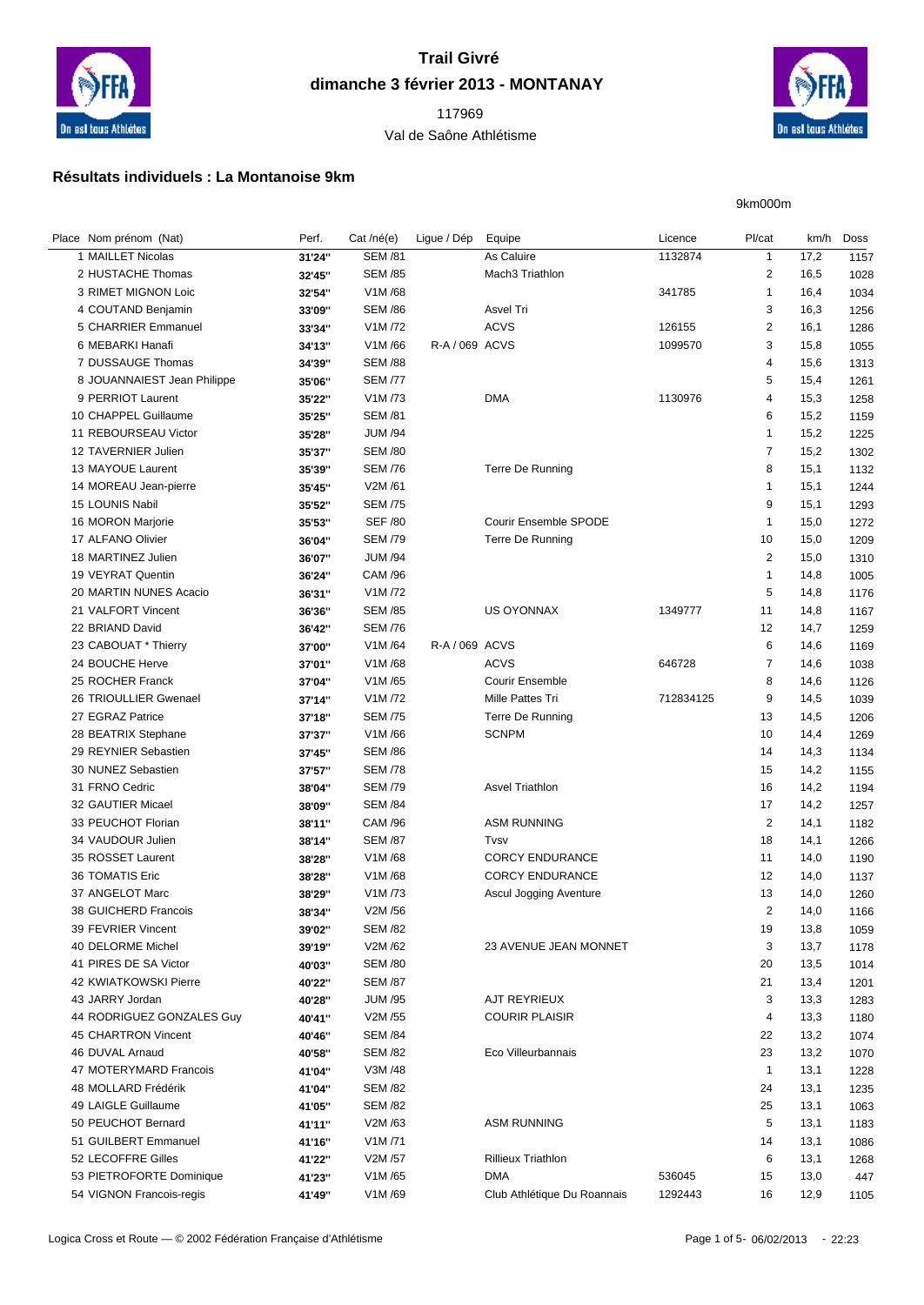| 55 MURAT Virginie       | 42'01" | <b>SEF /76</b>                  |                | Athlétique Roannais       | 1026854   | 2              | 12,9 | 1113 |
|-------------------------|--------|---------------------------------|----------------|---------------------------|-----------|----------------|------|------|
| 56 BENEDETTI Bastien    | 42'06" | <b>SEM /89</b>                  |                |                           |           | 26             | 12,8 | 1290 |
| 57 DOS SANTOS Mike      | 42'15" | <b>SEM /89</b>                  |                |                           |           | 27             | 12,8 | 1289 |
| 58 BOREL Bruno          | 42'20" | V2M/62                          |                |                           |           | $\overline{7}$ | 12,8 | 1177 |
|                         |        | V2M/62                          |                | <b>Courir Ensemble</b>    |           |                |      |      |
| 59 BUCCI Michel         | 42'22" |                                 |                |                           | 1457447   | 8              | 12,7 | 1174 |
| 60 BOGHOSSIAN Lucas     | 42'28" | <b>SEM /89</b>                  |                |                           |           | 28             | 12,7 | 1168 |
| 61 DA SILVA Antonio     | 42'32" | <b>SEM /77</b>                  |                |                           |           | 29             | 12,7 | 1107 |
| 62 MARTIN Gilles        | 42'42" | V3M /52                         |                |                           |           | $\overline{2}$ | 12,6 | 1158 |
| 63 SANY Wilfried        | 42'57" | <b>SEM /81</b>                  |                |                           |           | 30             | 12,6 | 1204 |
| 64 GIRAUD * Sophie      | 43'04" | <b>SEF /89</b>                  | R-A / 069 ACVS |                           | 285256    | 3              | 12,5 | 1007 |
| 65 COTTAZ Julien        | 43'15" | <b>SEM /80</b>                  |                |                           |           | 31             | 12,5 | 1232 |
| 66 ALIX Julien          | 43'15" | <b>SEM /78</b>                  |                |                           |           | 32             | 12,5 | 1237 |
| 67 MOINE Olivier        | 43'20" | V1M/72                          |                | <b>Alstom Riders</b>      |           | 17             | 12,5 | 1040 |
| 68 MOQADEM Jamal        | 43'33" | <b>SEM /81</b>                  |                |                           |           | 33             | 12,4 | 1311 |
| 69 BRETIN Simon         | 43'37" | V3M /52                         |                | CSVS                      |           | 3              | 12,4 |      |
|                         |        |                                 |                |                           |           |                |      | 1049 |
| 70 BAGNON Michel        | 43'40" | V3M /52                         |                | <b>COURIR PLAISIR</b>     |           | 4              | 12,4 | 1179 |
| 71 BRUNO Patrick        | 43'45" | V1M/64                          |                |                           |           | 18             | 12,3 | 1110 |
| 72 MORAWA Jean          | 43'50" | V1M/65                          |                | ASCUL Jogging Avent.      | 462040    | 19             | 12,3 | 1098 |
| 73 POILLOT Laurent      | 43'52" | V1M/71                          |                | <b>Rillieux Triathlon</b> | 703989218 | 20             | 12,3 | 1103 |
| 74 GOUTON Vincent       | 44'14" | <b>SEM /84</b>                  |                |                           |           | 34             | 12,2 | 1233 |
| 75 BOUTAGHANE Julien    | 44'15" | <b>SEM /83</b>                  |                |                           |           | 35             | 12,2 | 1064 |
| 76 ALEXIA Michel        | 44'24" | V1M /70                         |                | Corbas Running            | 1529443   | 21             | 12,2 | 1186 |
| 77 FRIPIER Sylvie       | 44'34" | V1F/67                          |                |                           |           | 1              | 12,1 | 1315 |
| 78 BODIN Norbert        | 44'34" | V2M/63                          |                |                           |           | 9              | 12,1 | 1314 |
| 79 GILLET Daniel Andre  |        | V3M /50                         |                | AJT REYRIEUX              |           | 5              | 12,1 |      |
|                         | 44'42" |                                 |                |                           |           |                |      | 1282 |
| 80 DELRUE William       | 44'45" | V1M/73                          |                |                           |           | 22             | 12,1 | 1294 |
| 81 FLAMENT Marion       | 44'47" | <b>ESF/92</b>                   |                |                           |           | $\mathbf{1}$   | 12,1 | 1051 |
| 82 COELHO Lucien        | 44'48" | <b>SEM /78</b>                  |                |                           |           | 36             | 12,1 | 1118 |
| 83 IRAILLES Anthony     | 45'07" | <b>SEM /84</b>                  |                |                           |           | 37             | 12,0 | 1188 |
| 84 MAILLET Adrien       | 45'14" | <b>ESM /93</b>                  | R-A / 069 ACVS |                           | 161807    | $\mathbf{1}$   | 11,9 | 1331 |
| 85 CARTERET Antoine     | 45'20" | <b>SEM /83</b>                  |                |                           |           | 38             | 11,9 | 1312 |
| 86 DEVARD Nicolas       | 45'30" | V1M/73                          |                | <b>CORCY ENDURANCE</b>    |           | 23             | 11,9 | 1191 |
| 87 PLANTIER-MASTRISCIAN | 45'34" | V1F /70                         |                |                           |           | $\overline{2}$ | 11,9 | 1238 |
| 88 ROGER Pascal         | 45'35" | V2M /55                         |                |                           |           | 10             | 11,8 | 1323 |
| 89 BERTRAND Lionel      | 45'47" | V1M/69                          |                |                           |           | 24             | 11,8 | 1002 |
|                         |        |                                 |                |                           |           |                |      |      |
| 90 DUCRESOT Olivier     | 45'53" | <b>SEM /90</b>                  |                |                           |           | 39             | 11,8 | 1143 |
| 91 JUREK Francois       | 46'03" | V1M/68                          |                | AJT REYRIEUX              |           | 25             | 11,7 | 1280 |
| 92 DESCOMBES Rachel     | 46'03" | <b>SEF /76</b>                  | R-A / 069 ACVS |                           | 1363220   | 4              | 11,7 | 1292 |
| 93 JEAN * Christian     | 46'35" | V <sub>1</sub> M <sub>/70</sub> |                |                           |           | 26             | 11,6 | 1325 |
| 94 CARCY Frédéric       | 46'38" | <b>SEM /75</b>                  |                |                           |           | 40             | 11,6 | 1216 |
| 95 BROYER Eric          | 47'19" | V2M /62                         |                | <b>CORCY ENDURANCE</b>    |           | 11             | 11,4 | 1287 |
| 96 BOIRE Pierre         | 47'21" | <b>SEM /79</b>                  |                |                           |           | 41             | 11,4 | 1150 |
| 97 SAINT CYR Cyril      | 47'42" | V1M /73                         |                |                           |           | 27             | 11,3 | 1076 |
| 98 BOUNABI Abdelrani    | 48'03" | <b>SEM /82</b>                  |                |                           |           | 42             | 11,2 | 1068 |
| 99 FIX Christelle       | 48'05" | <b>SEF /79</b>                  |                |                           |           | 5              | 11,2 | 1041 |
|                         |        |                                 |                |                           |           |                |      |      |
| 100 GUDEFIN Didier      | 48'13" | V2M /60                         |                | <b>ASCS RILLIEUX</b>      |           | 12             | 11,2 | 1278 |
| 101 GARNIER Gwenael     | 48'21" | <b>SEM /75</b>                  |                |                           |           | 43             | 11,2 | 1262 |
| 102 BELEC Nicolas       | 48'23" | <b>SEM /83</b>                  |                |                           |           | 44             | 11,2 | 1115 |
| 103 MAITREHEU Fabrice   | 48'23" | <b>SEM /84</b>                  |                |                           |           | 45             | 11,2 | 1195 |
| 104 LEVRAULT Ludovic    | 48'23" | <b>SEM /83</b>                  |                |                           |           | 46             | 11,2 | 1234 |
| 105 THOMAS Mickael      | 48'24" | <b>SEM /74</b>                  |                |                           |           | 47             | 11,2 | 1273 |
| 106 GUICHON Frederic    | 48'27" | <b>SEM /75</b>                  |                |                           |           | 48             | 11,1 | 1163 |
| 107 GUGLIELMI David     | 48'38" | V1M/71                          |                | <b>BENITO VITRERIE</b>    |           | 28             | 11,1 | 1333 |
| 108 LUCIANI Yvon        | 48'39" | V2M /59                         |                |                           |           | 13             | 11,1 | 1144 |
| 109 COMTE Loic          | 48'41" | <b>SEM /79</b>                  |                |                           |           | 49             | 11,1 | 1332 |
| 110 LELONG-THEVENOT     |        | V1F/67                          | R-A / 069 ACVS |                           | 1383156   |                |      |      |
|                         | 48'47" |                                 |                |                           |           | 3              | 11,1 | 1061 |
| 111 MISSONNIER Alain    | 48'53" | V3M /47                         |                |                           |           | 6              | 11,0 | 1252 |
| 112 MOHR Christian      | 48'59" | V3M /53                         |                | <b>ASCS RILLIEUX</b>      |           | 7              | 11,0 | 1328 |
| 113 DESLANDES* Eric     | 49'11" | V1M/65                          |                | <b>ASM VTT MONTANAY</b>   |           | 29             | 11,0 | 1141 |
| 114 ETIENNE Laurent     | 49'25" | V1M/68                          |                | Kesta'ta                  |           | 30             | 10,9 | 1200 |
| 115 BROUAT Samuel       | 49'28" | <b>SEM /76</b>                  |                |                           |           | 50             | 10,9 | 1121 |
| 116 MONTMAYEUR-BROUAT   | 49'29" | <b>SEF /76</b>                  |                |                           |           | 6              | 10,9 | 1117 |
| 117 SOULIER Fabien      | 49'29" | <b>SEM /77</b>                  |                |                           |           | 51             | 10,9 | 1082 |
| 118 PONCET Thierry      | 49'31" | V1M/65                          |                | Team Ctc                  |           | 31             | 10,9 | 1106 |
| 119 VALFORT Michel      |        | V2M /58                         |                | <b>ASCS RILLIEUX</b>      |           | 14             | 10,9 | 1327 |
|                         | 49'32" |                                 |                |                           |           |                |      |      |
| 120 MARIN Thimothee     | 49'39" | CAM /96                         |                |                           |           | 3              | 10,9 | 1330 |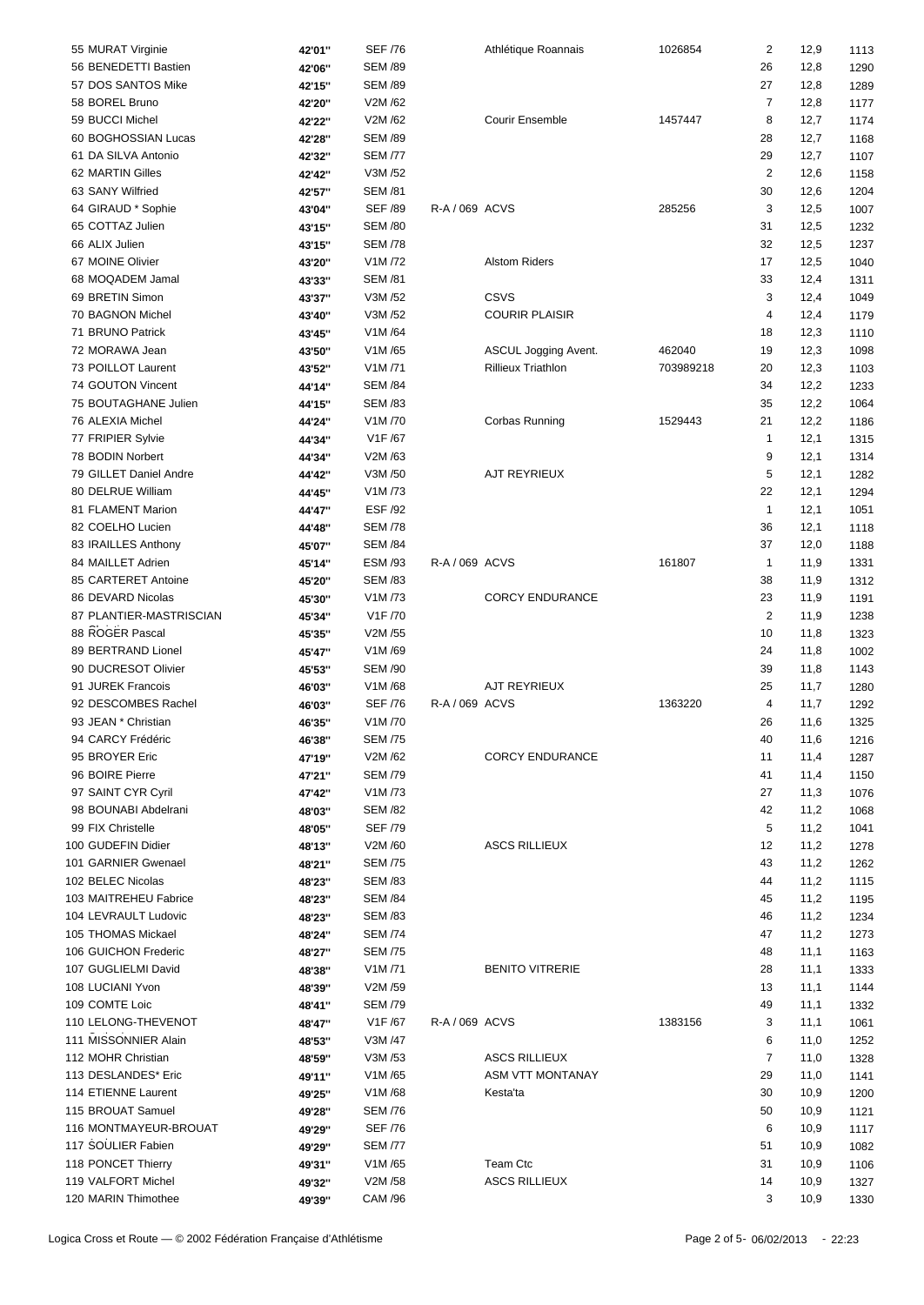| 121 REYNAUD Christophe      | 49'45" | V1M/65               |                |                         |         | 32             | 10,9 | 1301 |
|-----------------------------|--------|----------------------|----------------|-------------------------|---------|----------------|------|------|
| 122 VINCENT Michel          | 50'03" | V2M /59              |                | Asegf                   |         | 15             | 10,8 | 1213 |
| 123 GIRODON * Sylvie        | 50'09" | V2F /62              |                |                         |         | $\mathbf{1}$   | 10,8 | 1165 |
| 124 RODRIGUEZ-COLAS         | 50'15" | V2F /58              |                | <b>CAP QUINCIEUX</b>    |         | $\sqrt{2}$     | 10,7 | 1057 |
|                             |        |                      |                |                         |         |                |      |      |
| 125 LAMBRECHT Philippe      | 50'19" | <b>SEM /83</b>       |                |                         |         | 52             | 10,7 | 1275 |
| 126 PALANDRI Benoit         | 50'21" | V4M /42              |                | <b>CORPS VENISSIEUX</b> |         | $\mathbf{1}$   | 10,7 | 1175 |
| 127 BOUVIER Jean-luc        | 50'22" | V1M/67               |                |                         |         | 33             | 10,7 | 1274 |
| 128 LECLUSE Sebastien       | 50'25" | V1M /73              |                |                         |         | 34             | 10,7 | 1102 |
| 129 SIMOES Cloé             | 50'29" | <b>ESF /92</b>       |                |                         |         | $\overline{2}$ | 10,7 | 1205 |
| 130 MARTEL Laurent          | 50'39" | V1M /73              |                |                         |         | 35             | 10,7 | 1042 |
| 131 CHARCELLAY Elisabeth    |        | V1F /73              |                |                         |         | 4              | 10,7 | 1161 |
|                             | 50'40" |                      |                |                         |         |                |      |      |
| 132 VEDEL Vincent           | 50'41" | <b>SEM /85</b>       |                | ASCUL Jogging Avent.    |         | 53             | 10,7 | 1096 |
| 133 RUCHON Violaine         | 50'49" | <b>SEF /78</b>       |                | <b>CAP QUINCIEUX</b>    |         | $\overline{7}$ | 10,6 | 1069 |
| 134 NOUREUX Ludivine        | 50'54" | <b>SEF /79</b>       |                | Asc Balan               | 1528290 | 8              | 10,6 | 1080 |
| 135 BUISSON Aurelie         | 51'04" | <b>SEF /87</b>       |                | <b>ASM RUNNING</b>      |         | 9              | 10,6 | 1184 |
| 136 GIGLEUX Thomas          | 51'21" | <b>SEM /82</b>       |                | Tobesport               |         | 54             | 10,5 | 149  |
| 137 AUBERTIN Amelie         | 51'22" | <b>SEF /90</b>       |                |                         |         | 10             | 10,5 | 1072 |
| 138 REGERAT Céline          |        | <b>SEF /85</b>       |                | Veo2000 La Plagne       |         | 11             | 10,5 | 1149 |
|                             | 51'40" |                      |                |                         |         |                |      |      |
| 139 SADOT * Elisabeth       | 51'48" | V2F /60              |                |                         |         | 3              | 10,4 | 1170 |
| 140 SANCHIS Victoria        | 51'49" | V <sub>1</sub> F /73 |                | <b>ASM RUNNING</b>      |         | 5              | 10,4 | 1181 |
| 141 CORNU Lydie             | 52'00" | <b>SEF /84</b>       |                |                         |         | 12             | 10,4 | 1316 |
| 142 JARMUSZEWSKI Jean Marc  | 52'00" | V1M/71               |                |                         |         | 36             | 10,4 | 1071 |
| 143 PLANCHE Erik            | 52'02" | V2M /63              |                |                         |         | 16             | 10,4 | 1079 |
| 144 SARRASSAT Martine       | 52'02" | V2F /62              |                | EOL                     |         | 4              | 10,4 | 1078 |
| 145 PERRIAND Stéphan        |        | V1M/71               |                |                         |         | 37             | 10,3 | 1288 |
|                             | 52'18" |                      |                |                         |         |                |      |      |
| 146 LECLERCQ Jonathan       | 52'21" | <b>SEM /81</b>       |                |                         |         | 55             | 10,3 | 1004 |
| 147 LALAU Laetitia          | 52'21" | <b>SEF /82</b>       |                |                         |         | 13             | 10,3 | 1003 |
| 148 CODURI * Christine      | 52'22" | V1F /64              |                |                         |         | 6              | 10,3 | 1271 |
| 149 DEHAN Brice             | 52'40" | <b>SEM /78</b>       |                |                         |         | 56             | 10,3 | 1308 |
| 150 CASTEJON Alain          | 52'42" | V2M /58              |                |                         |         | 17             | 10,2 | 1001 |
| 151 PETEUIL Adrien          | 53'00" | <b>SEM /81</b>       |                | Tri Villefranche        |         | 57             | 10,2 | 1136 |
| 152 ROLANDO Christian       | 53'13" | V3M /50              | R-A / 069 ACVS |                         | 1467147 | 8              | 10,1 | 1060 |
|                             |        |                      |                |                         |         |                |      |      |
| 153 GUILLOT Amandine        | 53'20" | <b>SEF /82</b>       |                | ASCUL Jogging Avent.    | 1373529 | 14             | 10,1 | 1097 |
| 154 DAIRAIN Laurence        | 53'21" | V1F /67              | R-A / 069 ACVS |                         | 1370687 | $\overline{7}$ | 10,1 | 1112 |
| 155 UGGERI Patrice          | 53'23" | V1M/65               |                | <b>SCM</b>              |         | 38             | 10,1 | 245  |
| 156 ARNAUD-GODDET Marjorie  | 53'33" | <b>ESF/92</b>        |                |                         |         | 3              | 10,1 | 1254 |
| 157 TIRAN Aude              | 53'35" | ESF /91              |                |                         |         | 4              | 10,1 | 1248 |
| 158 PLAZA Michel            | 53'42" | V2M /56              |                |                         |         | 18             | 10,1 | 1309 |
| 159 CHARTRON Joel           | 53'44" | V2M /54              |                |                         |         | 19             | 10,0 | 1075 |
|                             |        |                      |                |                         |         |                |      |      |
| 160 SZOTYLO Alexandre       | 53'51" | V1M /72              |                |                         |         | 39             | 10,0 | 1062 |
| 161 FLAUM Philippe          | 53'53" | <b>SEM /82</b>       |                |                         |         | 58             | 10,0 | 1018 |
| 162 BLASZCZYK Nathalie      | 54'09" | V <sub>1</sub> F /70 |                |                         |         | 8              | 10,0 | 1239 |
| 163 PATRAS Herve            | 54'09" | V1M/66               |                | FUTSAL MONTANAY         |         | 40             | 10,0 | 1085 |
| 164 COTTET Lionel           | 54'21" | V1M/69               |                |                         |         | 41             | 9,9  | 1324 |
| 165 COUPVENT Xavier         | 54'28" | V1M /72              |                |                         |         | 42             | 9,9  | 1196 |
| 166 SIMMINI Richard         | 54'29" | V1M /72              |                |                         |         | 43             | 9,9  | 1220 |
| 167 BARTOLL Frédéric        |        | V1M /70              |                |                         |         | 44             | 9,9  |      |
|                             | 54'32" |                      |                |                         |         |                |      | 1108 |
| 168 PERRAUD Mavy            | 54'38" | V1F /70              |                |                         |         | 9              | 9,9  | 1250 |
| 169 LEVEQUE Renaud          | 54'44" | V2M /63              |                | Les Globes Runners      |         | 20             | 9,9  | 1145 |
| 170 GERARD Patrice          | 54'47" | V1M /70              |                | Bron 'z 'amis           |         | 45             | 9,9  | 169  |
| 171 MESMIN Pauline          | 54'54" | <b>SEF /90</b>       |                |                         |         | 15             | 9,8  | 1291 |
| 172 DARD Sylvie             | 54'58" | <b>SEF /75</b>       |                | ASCUL Jogging Avent.    | 1502483 | 16             | 9,8  | 1095 |
| 173 BESNARD Jérome          | 54'58" | V1M /73              |                |                         |         | 46             | 9,8  | 1247 |
| 174 ROUSSEL Regis           | 55'00" | V2M /63              |                | Jocel                   |         | 21             | 9,8  |      |
|                             |        |                      |                |                         |         |                |      | 1123 |
| 175 DUROZARD Pierre         | 55'02" | <b>SEM /88</b>       |                |                         |         | 59             | 9,8  | 1083 |
| 176 REYNAUD Francis         | 55'19" | V1M/64               |                |                         |         | 47             | 9,8  | 1125 |
| 177 ZIANE-CHERIF Soraya     | 55'21" | <b>SEF /79</b>       |                | ASCUL Jogging Avent.    |         | 17             | 9,8  | 1094 |
| 178 TACQUARD Mélanie        | 55'25" | <b>SEF /81</b>       |                |                         |         | 18             | 9,7  | 1037 |
| 179 SAINT PIERRE Stephane   | 55'28" | <b>SEM /74</b>       |                |                         |         | 60             | 9,7  | 1317 |
| 180 DEVILLEBICHOT Catherine | 55'32" | V1F /72              |                |                         |         | 10             | 9,7  | 1127 |
| 181 PONSARD Céline          | 55'41" | ESF /91              |                |                         |         | 5              | 9,7  | 1147 |
| 182 CHAIX Francois          |        | <b>SEM /77</b>       |                |                         |         | 61             |      |      |
|                             | 55'42" |                      |                |                         |         |                | 9,7  | 1246 |
| 183 LAURENT-FERRER Valérie  | 55'42" | V1F /71              |                |                         |         | 11             | 9,7  | 1236 |
| 184 VIGNE Jean-paul         | 55'44" | V2M /62              |                |                         |         | 22             | 9,7  | 1243 |
| 185 BUISSON Christian       | 55'45" | V1M /65              |                | <b>ASM RUNNING</b>      |         | 48             | 9,7  | 1185 |
| 186 DESSALLES Jacques       | 55'47" | V2M /62              |                | <b>BENITO VITRERIE</b>  |         | 23             | 9,7  | 1334 |
|                             |        |                      |                |                         |         |                |      |      |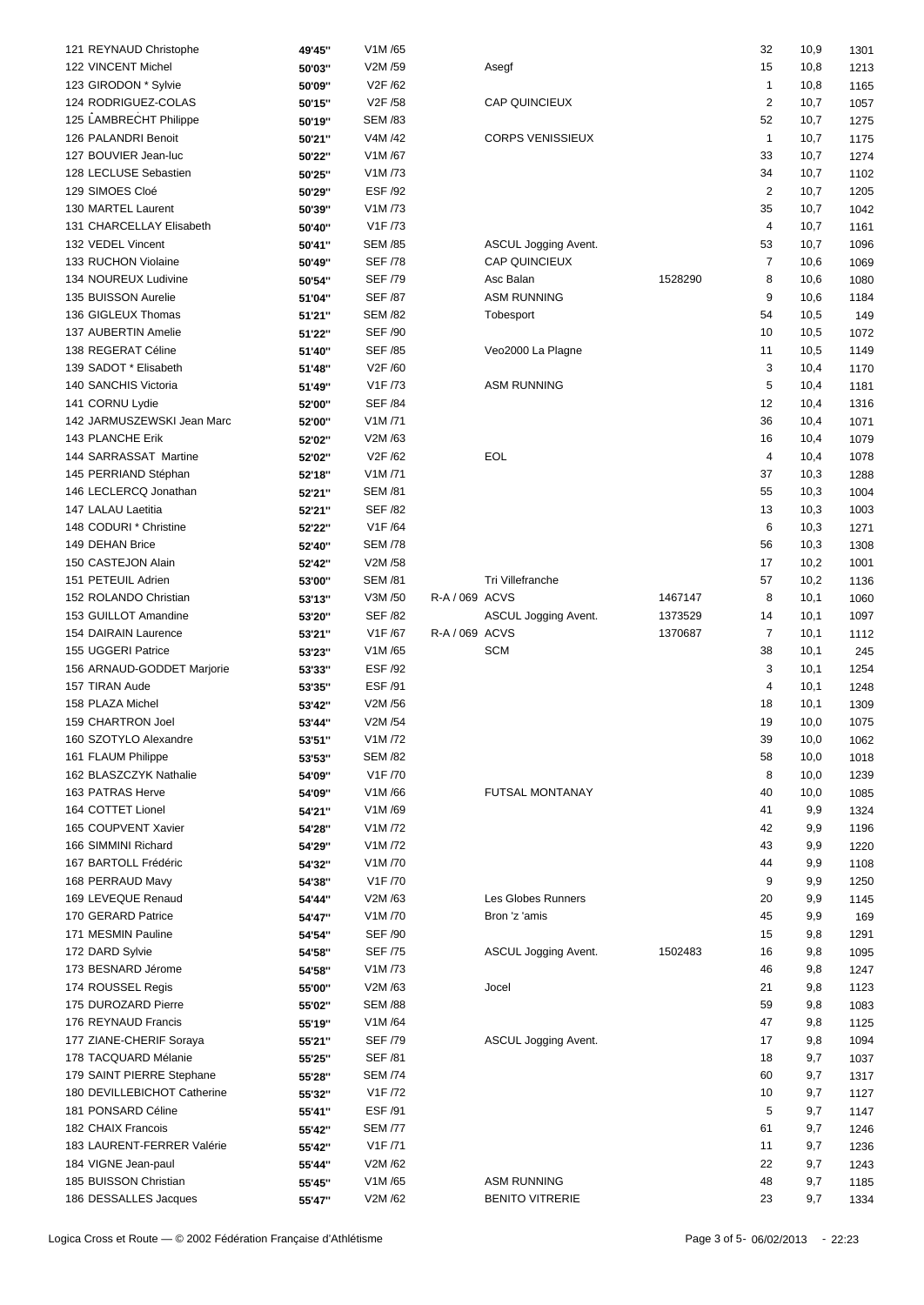| 187 GERIN Isabelle           | 55'52"   | V1F /64                          |                |                           |           | 12             | 9,7 | 1241 |
|------------------------------|----------|----------------------------------|----------------|---------------------------|-----------|----------------|-----|------|
| 188 MONTERYMARD Colette      | 55'52"   | V <sub>2</sub> F /57             |                |                           |           | 5              | 9,7 | 1227 |
| 189 PARIS Christian          | 55'54"   | V3M /45                          |                | Thou Velo                 |           | 9              | 9,7 | 1265 |
| 190 DENIS Jacques            | 55'58"   | <b>SEM /79</b>                   |                | <b>Rillieux Tritahlon</b> | 703958693 | 62             | 9,6 | 1285 |
| 191 COTE Thomas              | 55'58"   | <b>SEM /88</b>                   |                |                           |           | 63             | 9,6 | 1307 |
| 192 FABRE Marie-francoise    | 56'04"   | <b>SEF /84</b>                   |                |                           |           | 19             | 9,6 | 1255 |
| 193 BARILONE Mathieu         |          |                                  |                |                           |           |                |     |      |
|                              | 56'05"   | <b>SEM /81</b>                   |                |                           |           | 64             | 9,6 | 1153 |
| 194 DURAND Julie             | 56'16"   | <b>SEF /81</b>                   |                |                           |           | 20             | 9,6 | 1211 |
| 195 DI MAGGIO Rejane         | 56'16"   | <b>SEF /89</b>                   |                |                           |           | 21             | 9,6 | 1088 |
| 196 LECULIER Bénédicte       | 56'35"   | V <sub>1</sub> F /67             |                |                           |           | 13             | 9,5 | 1249 |
| 197 ALGA Cécile              | 56'52"   | V1F/66                           |                |                           |           | 14             | 9,5 | 1242 |
| 198 DELATY Catherine         | 56'53"   | V1F /66                          |                | <b>Courir Ensemble</b>    |           | 15             | 9,5 | 1131 |
| 199 DUFAUD Ghislaine         | 56'53"   | <b>SEF /79</b>                   |                | St Vulbas Velo Sport      |           | 22             | 9,5 | 1267 |
| 200 DUPONCHELLE * Thierry    | 57'11"   | V3M /52                          |                |                           |           | 10             | 9,4 | 1053 |
| 201 BERBEY Jean Marc         | 57'18"   | V2M /54                          |                |                           |           | 24             | 9,4 | 709  |
| 202 PUILLE Quentin           | 57'29"   | <b>SEM /89</b>                   |                |                           |           | 65             | 9,4 | 1303 |
| 203 CHAREYRE Philippe        | 57'42"   | V2M /62                          |                | ASM                       |           | 25             | 9,4 | 1116 |
|                              |          |                                  |                |                           |           |                |     |      |
| 204 CHAPEL Nathalie          | 57'46"   | V1F /65                          |                |                           | 1460198   | 16             | 9,3 | 1006 |
| 205 CREPET Lydie             | 57'46"   | V1F /69                          |                |                           |           | 17             | 9,3 | 1231 |
| 206 BONJEAN Eric             | 57'46"   | V <sub>1</sub> M /70             |                | Terre De Running          |           | 49             | 9,3 | 1230 |
| 207 BESANÇON Thomas          | 58'01"   | <b>SEM /80</b>                   |                |                           |           | 66             | 9,3 | 1263 |
| 208 BARRIERE Claude          | 58'08"   | V3M /51                          |                |                           |           | 11             | 9,3 | 1245 |
| 209 CAPRA Justine            | 58'10"   | <b>ESF/91</b>                    |                |                           |           | 6              | 9,3 | 1253 |
| 210 NADDEO Laetitia          | 58'10"   | <b>SEF /77</b>                   |                |                           |           | 23             | 9,3 | 1124 |
| 211 PAILLET Anne             | 58'11"   | <b>SEF /81</b>                   |                | AAAL                      | 1485293   | 24             | 9,3 | 1189 |
| 212 ELISABETH Sylvie         | 58'19"   | <b>SEF /83</b>                   |                |                           |           | 25             | 9,3 | 1129 |
| 213 VIGNERON Nicolas         | 58'19"   | <b>SEM /81</b>                   |                |                           |           | 67             | 9,3 | 1128 |
| 214 BOSTVIRONNOIS Cecile     | 58'21"   | V2F /62                          |                | ASCUL Jogging Avent.      | 1215435   | 6              | 9,3 | 1099 |
| 215 ROBIN Catherine          |          | V1F /69                          |                |                           |           | 18             |     |      |
|                              | 58'23"   |                                  |                |                           |           |                | 9,2 | 1065 |
| 216 CAILLAULT Heidi          | 58'33"   | <b>JUF /95</b>                   |                |                           |           | $\mathbf{1}$   | 9,2 | 1229 |
| 217 VERMARE Christine        | 58'37"   | V2F /62                          |                |                           |           | $\overline{7}$ | 9,2 | 1114 |
| 218 GONNET Francoise         | 58'37"   | V1F/66                           |                |                           |           | 19             | 9,2 | 1081 |
| 219 HEURTAULT Denis          | 58'46"   | V3M /51                          |                |                           |           | 12             | 9,2 | 1130 |
| 220 PELLET Stéphane          | 58'49"   | <b>SEM /75</b>                   |                |                           |           | 68             | 9,2 | 1222 |
| 221 SIMMINI Barbara          | 58'49"   | <b>SEF /76</b>                   |                |                           |           | 26             | 9,2 | 1221 |
| 222 FREYDIER Lise Marie      | 59'34"   | <b>SEF /82</b>                   |                |                           |           | 27             | 9,1 | 1022 |
| 223 POITOU Veronique         | 59'34"   | V1F /65                          |                | ASCUL Jogging Avent.      |           | 20             | 9,1 | 1100 |
| 224 LACOMBRE Marie-christine | 59'35"   | V <sub>1</sub> F /70             |                |                           |           | 21             | 9,1 | 1047 |
| 225 SEGAUD Frederic          | 59'47"   | V2M /54                          |                | <b>CORCY ENDURANCE</b>    |           | 26             | 9,0 | 1319 |
| 226 REBOLLE Sébastien        | 59'51"   | V1M/69                           |                |                           |           | 50             | 9,0 | 1203 |
| 227 BERNIER* Eric            | 59'54"   | V1M/66                           |                |                           |           | 51             | 9,0 | 1140 |
|                              |          | V1M/68                           |                |                           |           |                |     |      |
| 228 BLANC Thierry            | 59'55"   |                                  |                |                           |           | 52             | 9,0 | 1160 |
| 229 PAYET Laurence           | 59'58"   | <b>SEF /81</b>                   |                |                           |           | 28             | 9,0 | 1148 |
| 230 SONNERY Marylene         | 59'59"   | V2F /62                          | R-A / 069 ACVS |                           | 1223264   | 8              | 9,0 | 1111 |
| 231 DEBRION Xavier           | 59'59"   | V1M/67                           |                | As Ibm Lyon               | 546576    | 53             | 9,0 | 1154 |
| 232 TOLOT Benjamin           | 1h00'08" | <b>SEM /78</b>                   |                |                           |           | 69             | 9,0 | 1207 |
| 233 PINET Christophe         | 1h00'13" | V1M /70                          |                |                           |           | 54             | 9,0 | 1109 |
| 234 LORCHEL Perrine          | 1h00'13" | <b>SEF /74</b>                   |                |                           |           | 29             | 9,0 | 1133 |
| 235 COMTE Clémence           | 1h00'18" | <b>SEF /83</b>                   |                |                           |           | 30             | 9,0 | 1000 |
| 236 ZAOUI Edith              | 1h00'27" | V2F /61                          |                |                           |           | 9              | 8,9 | 1300 |
| 237 LASSUS Agnes             | 1h00'27" | V1F /66                          |                | Asc MIONNAY               |           | 22             | 8,9 | 1321 |
| 238 ORIOT Francis            | 1h00'36" | V2M /58                          |                | Asc MIONNAY               |           | 27             | 8,9 | 1322 |
| 239 PIARD Sylvie             | 1h01'06" | <b>SEF /77</b>                   |                |                           |           | 31             | 8,8 | 1010 |
| 240 JACOTIN Sophie           | 1h01'16" | V1F /66                          |                | AJT REYRIEUX              |           | 23             | 8,8 |      |
|                              |          |                                  |                |                           |           |                |     | 1279 |
| 241 CASTERA Cecile           | 1h01'20" | <b>SEF /89</b>                   |                | AAAL                      | 1508076   | 32             | 8,8 | 1192 |
| 242 FRANCOIS Anne-marie      | 1h01'41" | V2F /61                          |                | ASCUL Jogging Avent.      | 1546750   | 10             | 8,8 | 1092 |
| 243 DUBOIS Evelyne           | 1h01'42" | V <sub>2</sub> F / <sub>58</sub> |                | EA MACON                  | 106421    | 11             | 8,8 | 286  |
| 244 BALANDRAS Patricia       | 1h02'10" | <b>SEF /76</b>                   |                |                           |           | 33             | 8,7 | 1046 |
| 245 VERMARE Gilles           | 1h02'11" | V1M /65                          |                |                           |           | 55             | 8,7 | 1284 |
| 246 DUSSAUGE Corinne         | 1h02'15" | V1F /69                          |                | As Mionnay                |           | 24             | 8,7 | 1164 |
| 247 ESCUDIE Marie-julie      | 1h02'19" | <b>SEF /74</b>                   |                |                           |           | 34             | 8,7 | 1023 |
| 248 CHAMPALLE Laurent        | 1h02'20" | V1M/69                           |                |                           |           | 56             | 8,7 | 1087 |
| 249 KHAMTACHE Gerard         | 1h02'22" | V2M /56                          |                | AJT REYRIEUX              |           | 28             | 8,7 | 1281 |
| 250 MOSCATELLI Valérie       | 1h02'31" | V1F /68                          |                |                           |           | 25             | 8,6 | 1218 |
| 251 REY Marion               | 1h02'31" | <b>SEF /80</b>                   |                |                           |           | 35             | 8,6 | 1011 |
| 252 BRUYERE Sandra           |          | <b>SEF /75</b>                   |                |                           |           | 36             | 8,6 |      |
|                              | 1h02'38" |                                  |                |                           |           |                |     | 1027 |